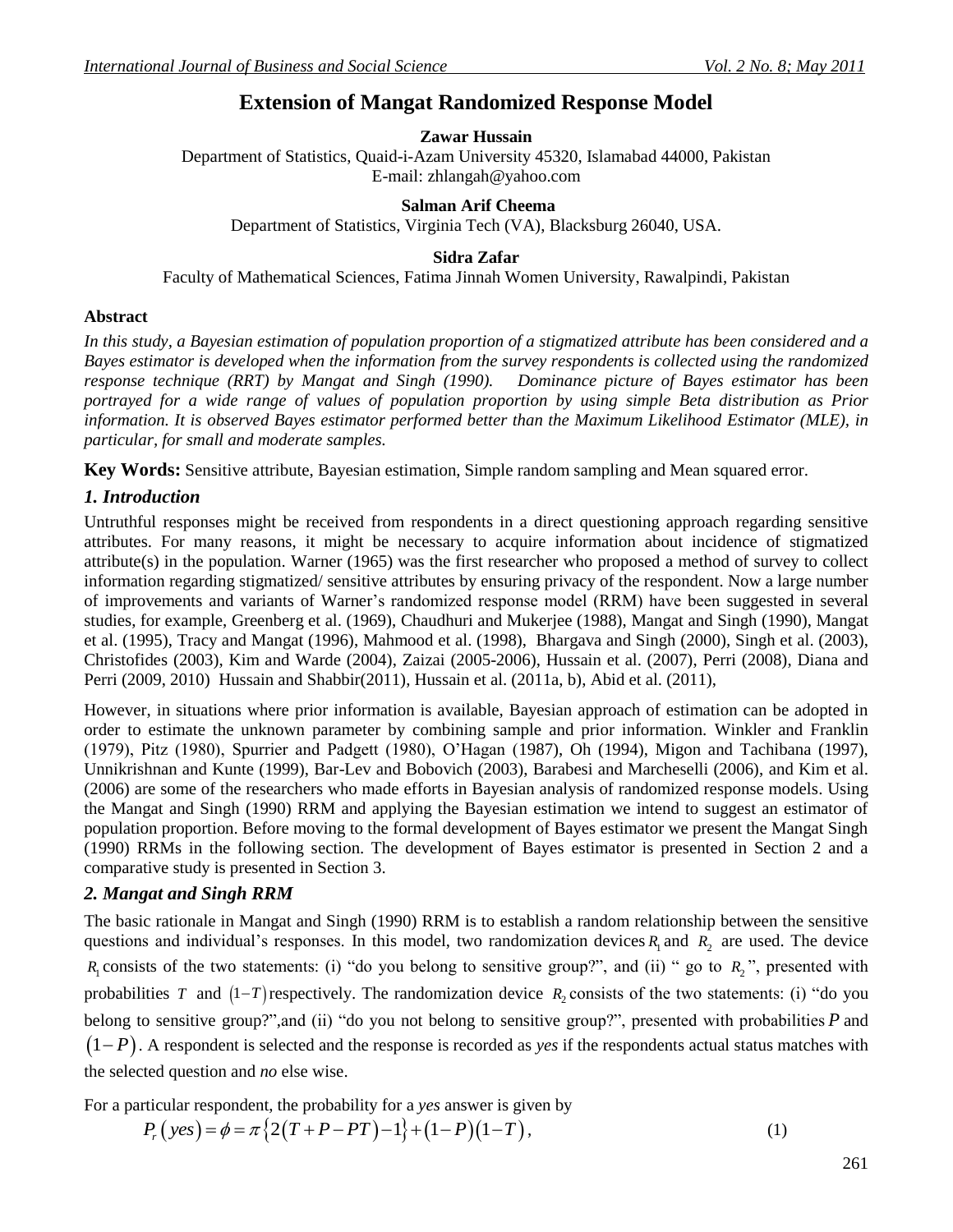The MLE of  $\pi$  is given by

$$
\hat{\pi}_{ML} = \frac{\hat{\phi} - (1 - P)(1 - T)}{\left\{2(T + P - PT) - 1\right\}},\tag{2}
$$

where,  $\hat{\phi} = \frac{n}{n}$ *n*  $\phi$  $\overline{\phantom{a}}$  $=$ 

$$
\hat{\phi} = \frac{n}{n} \quad \text{and } n' \text{ is the number of yes responses in the sample of } n \text{ respondents. Moreover,}
$$
\n
$$
\text{var}\left(\hat{\pi}_{ML}\right) = \frac{\pi \left(1 - \pi\right)}{n} + \frac{\left(1 - T\right)\left(1 - P\right)\left\{1 - \left(1 - T\right)\left(1 - P\right)\right\}}{n \left\{2P - 1 + 2T\left(1 - P\right)\right\}^2}.
$$
\n(3)

#### **3***. Bayesian Estimation of π using Mangat and Singh (1990) RRM*

For the Bayesian estimation of population proportion for this randomized response model, we assume Beta

distribution as the prior distribution for population proportion 
$$
(\pi)
$$
 with parameters  $a$  and  $b$ , which is as follows:  
\n
$$
f(\pi) = \frac{1}{\beta(a,b)} \pi^{a-1} (1-\pi)^{b-1}, 0 < \pi < 1, a, b > 0.
$$
\n(4)

Let 1 *n i i*  $X = \sum x$  $=\sum_{i=1}^{n} x_i$ , where X represents the total number of *yes* responses in a sample of size *n* drawn from the population with simple random sampling with replacement. Here  $x_i = 1$  with probability  $\phi$  and  $x_i = 0$  with

probability 
$$
1-\phi
$$
, where  $\phi$  is as defined in (1). Then the conditional distribution of *X* given  $\pi$  is:  
\n
$$
f_{X/\pi}(X/\pi) = \frac{n!}{x!(n-x)!} \phi^x (1-\phi)^{n-x}
$$
\n
$$
= \frac{n!}{x!(n-x)!} \Big[ (2T+2P-2PT-1) + PY-P-T+1 \Big]^x
$$
\n
$$
\times \Big[ 1 - \Big\{ \pi (2T+2P-2PT-1) + PY-P-T+1 \Big\} \Big]^{n-x}
$$
\nLetting  $f = \frac{(T-1)(P-1)}{2(T+P-TP)-1}$  and  $h = \frac{3(1-TP)-2(T^2+P^2-2PT^2+T^2P^2)-T-P}{2(T+P-TP)-1}$ , we have  
\n
$$
f_{X/\pi}(X/\pi) = \frac{n!}{x!(n-x)!} \Big[ (2T+2P-2TP-1) \Big]^n (\pi+f)^x (1-\pi+h)^{n-x}
$$

or

$$
f_{X/\pi}\left(X/\pi\right) = \frac{n!}{x!\left(n-x\right)!\left[\left(2T+2P-2TP-1\right)\right]^{-n}}\n\sum_{i=0}^{x}\sum_{j=0}^{n-x}\frac{(n-x)!}{j!\left(n-x-j\right)!}\frac{x!}{i!\left(x-i\right)!}f^{x-i}h^{n-x-j}\pi^{i}\left(1-\pi\right)^{j},
$$
\n(5)

where,  $x = 0, 1, 2, \dots, n$ .

The joint distribution of X and  $\pi$  is given by:

$$
f(x, \pi) = 0, 1, 2, \dots, n.
$$
  
nt distribution of *X* and  $\pi$  is given by:  

$$
f(x, \pi) = \frac{1}{\beta(a, b)} \pi^{a-1} (1-\pi)^{b-1} \frac{n!}{x!(n-x)!} [(2T + 2P - 2TP - 1)]^n
$$

$$
\sum_{i=0}^{x} \sum_{j=0}^{n-x} \frac{(n-x)!}{j!(n-x-j)!} f^{x-i} h^{n-x-j} \pi^i (1-\pi)^j
$$

Or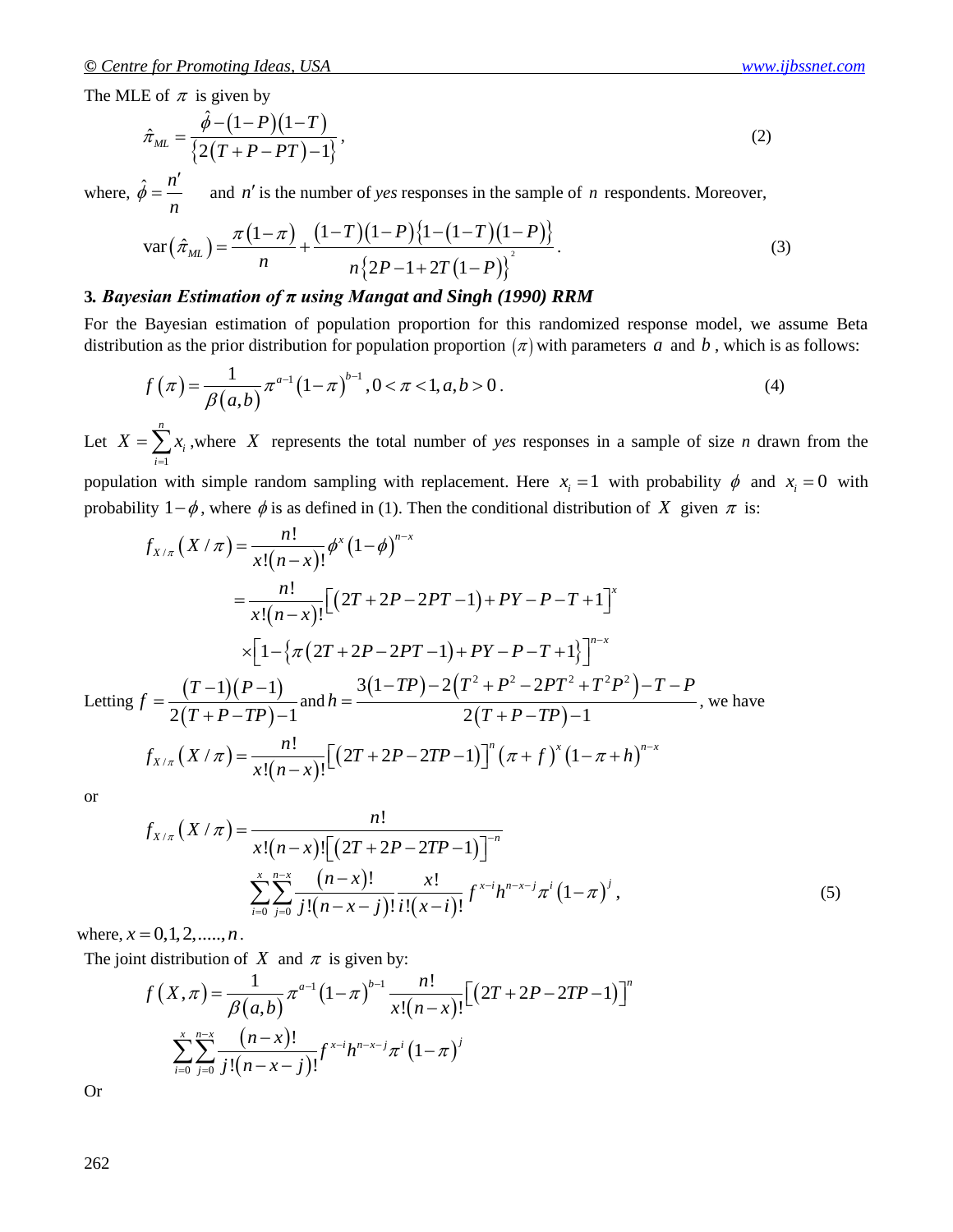*International Journal of Business and Social Science* Vol. 2 No. 8; May 2011

ional Journal of Business and Social Science  
\n
$$
f(X,\pi) = \frac{1}{\beta(a,b)} \frac{n!}{x!(n-x)!} [(2T + 2P - 2TP - 1)]^n
$$
\n
$$
\sum_{i=0}^{x} \sum_{j=0}^{n-x} \frac{(n-x)!}{j!(n-x-j)!} \frac{x!}{i!(x-i)!} f^{x-i} h^{n-x-j} \pi^{a+i-1} (1-\pi)^{j+b-1}.
$$
\n(6)

Now the marginal distribution of *X* can be obtained by integrating the joint distribution of *X* and  $\pi$ . Thus the marginal distribution of *X* is given by:<br>  $f(X) = \frac{1}{\beta(a, b)} \frac{n!}{x!(n-x)!} [(2T + 2P - 2TP - 1)]^n$ 

marginal distribution of *X* is given by:  
\n
$$
f(X) = \frac{1}{\beta(a,b)} \frac{n!}{x!(n-x)!} [(2T + 2P - 2TP - 1)]^n
$$
\n
$$
\sum_{i=0}^{x} \sum_{j=0}^{n-x} \frac{(n-x)!}{j!(n-x-j)!} \frac{x!}{i!(x-i)!} f^{x-i} h^{n-x-j} \beta(a+i, j+b).
$$
\n(8)

Now, the posterior distribution of  $\pi$  given X is defined as:

$$
f_{\pi/X}(\pi/X) = \frac{f(\pi,X)}{f(X)}.
$$
\n(9)

$$
f_{\pi/X}(\pi/X) = \frac{f(\pi,X)}{f(X)}.
$$
\nThus the posterior distribution of  $\pi$  given  $X$  may be obtained as:

\n
$$
f_{\pi/X}(\pi/X) = \frac{\sum_{i=0}^{x} \sum_{j=0}^{n-x} \frac{(n-x)!}{j!(n-x-j)!} x!}{\sum_{i=0}^{x} \sum_{j=0}^{n-x} \frac{(n-x)!}{j!(n-x-j)!} x!}{\sum_{i=0}^{x} \sum_{j=0}^{n-x} \frac{(n-x)!}{j!(n-x-j)!} x!}{\sum_{i=0}^{x} \sum_{j=0}^{n-x} \frac{(n-x)!}{j!(n-x-j)!} f^{x-i} h^{n-x-j} \beta(a+i,b+j)}
$$
\n(10)

$$
\sum_{i=0}^{n} \sum_{j=0}^{n} \frac{(n-x)!}{j!(n-x-j)!} \frac{x!}{i!(x-i)!} f^{x-i}h^{n-x-j}\beta(a+i,b+j)
$$
  
The Bayes estimator, under the squared error loss function, is given by  

$$
\hat{\pi}_{Bayes} = \frac{\sum_{i=0}^{x} \sum_{j=0}^{n-x} \frac{(n-x)!}{j!(n-x-j)!} \frac{x!}{i!(x-i)!} f^{x-i}h^{n-x-j}\beta(a+i+1,b+j)}{\sum_{i=0}^{x} \sum_{j=0}^{n-x} \frac{(n-x)!}{j!(n-x-j)!} \frac{x!}{i!(x-i)!} f^{x-i}h^{n-x-j}\beta(a+i,b+j)}
$$
(11)

value of  $\pi$  and are written as *n* classical (MLE) and Bayesian<br> $\sum_{n=1}^{\infty} (\hat{\pi}_{xx} - \pi)^2 dx (1 - \phi)^{n-x}$ 

The Mean Squared Errors (MSEs) of both the classical (MLE) and Bayesian estimators are defined for a fixed value of 
$$
\pi
$$
 and are written as\n
$$
MSE\left(\hat{\pi}_{ML}\right) = E\left(\hat{\pi}_{ML} - \pi\right)^2 = \sum_{x=0}^{n} \left(\hat{\pi}_{ML} - \pi\right)^2 \phi^x \left(1 - \phi\right)^{n-x}
$$
\n(12)\nAnd\n
$$
MSE\left(\hat{\pi}_{ML}\right) = E\left(\hat{\pi}_{ML} - \pi\right)^2 = \sum_{x=0}^{n} \left(\hat{\pi}_{ML} - \pi\right)^2 \phi^x \left(1 - \phi\right)^{n-x}
$$
\n(13)

And

$$
MSE\left(\hat{\pi}_{ML}\right) = E\left(\hat{\pi}_{ML} - \pi\right)^{-1} = \sum_{x=0}^{n} \left(\hat{\pi}_{ML} - \pi\right)^{-} \phi^{x} \left(1 - \phi\right)^{n-x}
$$
\n
$$
MSE\left(\hat{\pi}_{Bayes}\right) = E\left(\hat{\pi}_{Bayes} - \pi\right)^{2} = \sum_{x=0}^{n} \left(\hat{\pi}_{Bayes} - \pi\right)^{2} \phi^{x} \left(1 - \phi\right)^{n-x}.
$$
\n
$$
(13)
$$

#### *4. Comparison*

 $(X, \pi) = \frac{1}{\beta} \sum_{k=1}^{\infty} \frac{(n-k)!}{(n-k)!} \pi(\frac{(2T+2T-2TT-1)}{(1-\pi)^{k}})^{k-1}$ . (6)<br>  $\sum_{k=1}^{\infty} \frac{(n-k)!}{2! (n-k-1)!} \pi(\frac{(n-k-1)!}{(1-\pi)^{k}})^{k-1} e^{i\pi n^{\alpha-1}} \pi^{\alpha n^{\alpha-1}} (1-\pi)^{k-1}$ . (6)<br>
Earthcoil distribution of X can be obtained by For different values of design parameters, using (12) and (13) we have calculated the MSEs of the both the estimators under consideration. For this purpose R is used to write the codes. The results are displayed graphically in the Figures 1-4(see Appendix). To save the space we have presented a limited number of graphs but we have observed that for all values of the design parameters  $P$  and  $T$  and population proportion  $\pi$  the Bayes estimator outperforms the MLE over the complete range of  $\pi$ . We assumed hyperparameters  $a = 1$  and  $b = 2$  so that prior mean is  $\perp$ . It is observed that Bayes estimator is bounded in the interval  $[0,1]$  even in the extreme realization of 3

*yes* responses. For these extremes the MLE may lie outside this interval which is not admissible. Thus, whenever it is easier to collect data through Mangat and Singh RRM Bayesian estimation may be used to have more reliable estimates.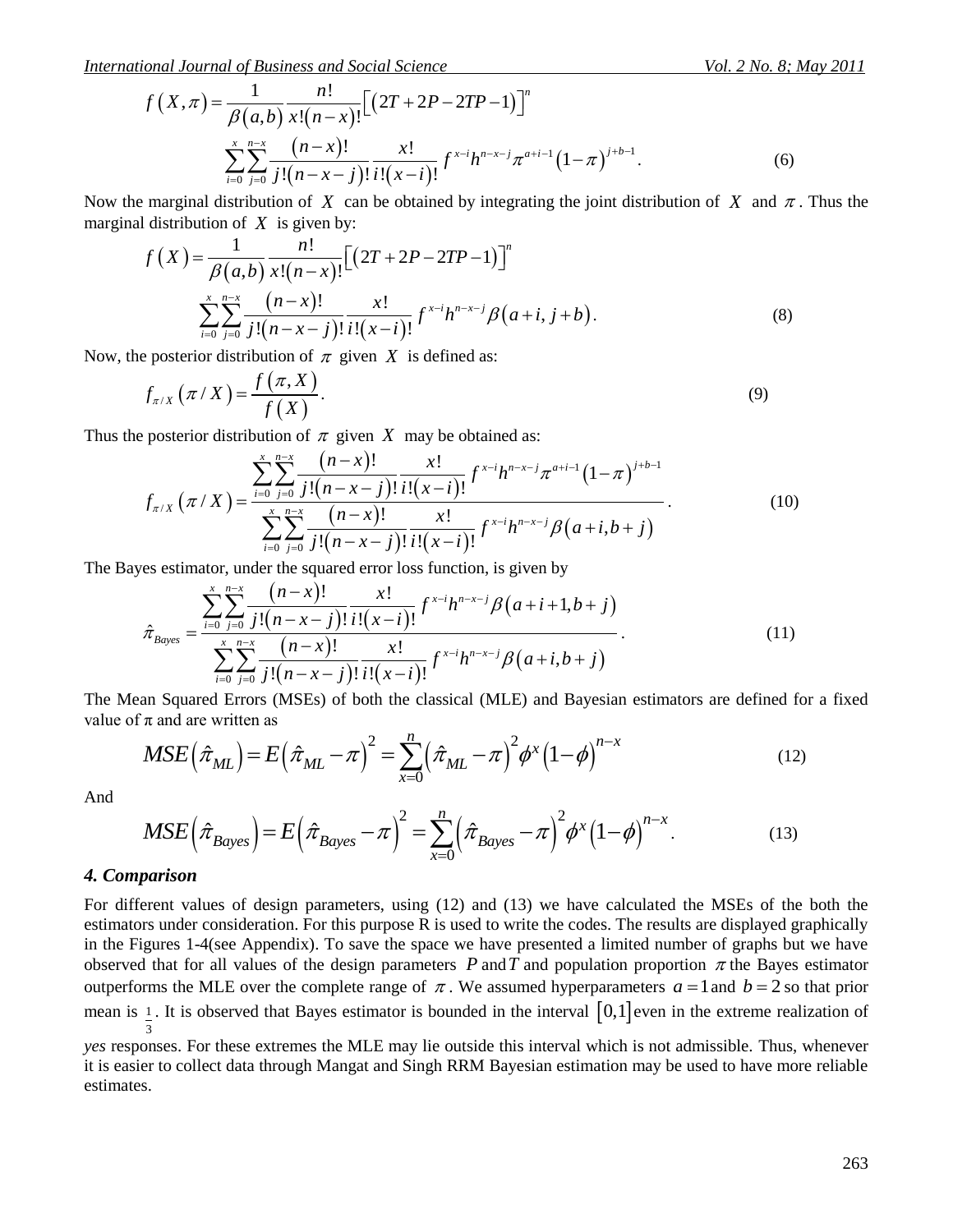#### **References**

- 1. Abid, M. Cheema, S. A. and Hussain, Z. (2011). An Efficiency Comparison of Certain Randomized Response Strategies. *International Journal of Business and Social Sciences*, 2(7), 188-198.
- 2. Barabesi, L.; Marcheselli, M. (2006) A practical implementation and Bayesian estimation in Franklin's randomized response procedure. *Communication in Statistics- Computation and Simulation.* 35, 563-573.
- 3. Bar-Lev, S. K. Bobovich, E. and . Boukai, B. (2003) A common conjugate prior structure for several randomized response models. *Test*, 12 (1), 101-113
- 4. Bhargava, M. and Singh, R. (2000). A modified randomization device for Warner's model, *Statistica*, 60, 315-321.
- 5. Chaudhuri, A. and Mukerjee, R. (1988). Randomized Response: Theory and Techniques. Marcel Dekker, New York.
- 6. Christofides, T. C. (2003). A generalized randomized response technique. *Metrika* 57, 195-200.
- 7. Diana, G. and Perri, P. F. (2009). Estimating a sensitive proportion through randomized response procedures based on auxiliary information, *Statistical Papers*, **50**, 661-672.
- 8. Diana, G. and Perri, P. F. (2010). New scrambled response models for estimating the mean of a sensitive character, *Journal of Applied Statistics*, 37(11), 1875-1890.
- 9. Greenberg, B. G., Abul-Ela Abdel-Latif, A., Simmons, W. R. and Horvitz, D. G. (1969). The unrelated question RR model: Theoretical framework, *Journal of the American Statistical Association*, 64, 52-539.
- 10. Hussain, Z., Shabbir, J. and Gupta S. (2007). An alternative to Ryu et al. randomized response model, *Journal of Statistics & Management Systems,* 10(4), 511-517.
- 11. Hussain, Z., Shabbir, J. (2011). An Estimation of Sensitive Proportion Utilizing Higher Order Moments of Auxiliary Variable. *International Journal of Business and Social Sciences*, 2(2), 121-125.
- 12. Hussain, Z., Hamraz, M. and Shabbir, J. (2011a). An improved Quantitative Randomized Response Model. *International Journal of Business and Social Sciences,* 2(4), 200-205.
- 13. Hussain, Z., Anjum, S. and Shabbir, J. (2011b). Improved logit estimation through Mangat randomized response model. *International Journal of Business and Social Sciences,* 2(5), 179-188.
- 14. Kim, J. M., Warde, D. W. (2004). A stratified Warner's randomized response model. *J. Statist. Plann. Inference*, Vol. 120/1-2 155-165.
- 15. Kim, J. M., Tebbs, J. M., An. S. W. (2006). Extensions of Mangat's randomized response model. *J. Statist. Plann. Inference*, 36(4) 1554-1567.
- 16. Mahmood, M. Singh, S. and Horn, S. (1998). On the confidentiality guaranteed under randomized response sampling: a comparison with several new techniques, *Biometrical Journal*, 40, 237-242.
- 17. Mangat, N. S., Singh, R. (1990). An alternative randomized response procedure, *Biometrika*, **77**, 439- 442.
- 18. Mangat, N. S., Singh, S. and Singh, R. (1995). A note on the inverse binomial randomized response procedure, *Journal of the Indian Society of Agricultural Statistics*, 47, 21-25.
- 19. Migon, H., Tachibana, V. (1997). Bayesian approximations in randomized response models. *Comput. Statist. Data Anal*, 24 401-409.
- 20. O'Hagan, A. (1987). Bayes linear estimators for randomized response models. *J. Amer. Statist. Assoc,* 82 580-585.
- 21. Oh, M. (1994). Bayesian analysis of randomized response models: a Gibbs sampling approach. *J. Korean. Statist*. Soc,23 463-482.
- 22. Pitz. G. (1980). Bayesian analysis of randomized response models. *J. Psychological Bull,* 87 209-212.
- 23. Perri, P.F. (2008). Modified randomized devices for Simmons' model, *Model Assisted Statistics and Applications*, 3, 233-239.
- 24. Spurrier, J., Padgett, W. (1980). The application of Bayesian techniques in randomized response. *Sociological Methodol*, 11 533-544.
- 25. Singh, S., Horn, S., Singh, R. and Mangat, N.S. (2003). On the use of modified randomization device for estimating the prevalence of a sensitive attribute, *Statistics in Transition,* 6(4), 515-522.
- 26. Tracy, D. and Mangat, N. (1996). Some development in randomized response sampling during the last decade-a follow up of review by Chaudhuri and Mukerjee, *Journal of Applied Statistical* Sciences, **4**, 533- 544.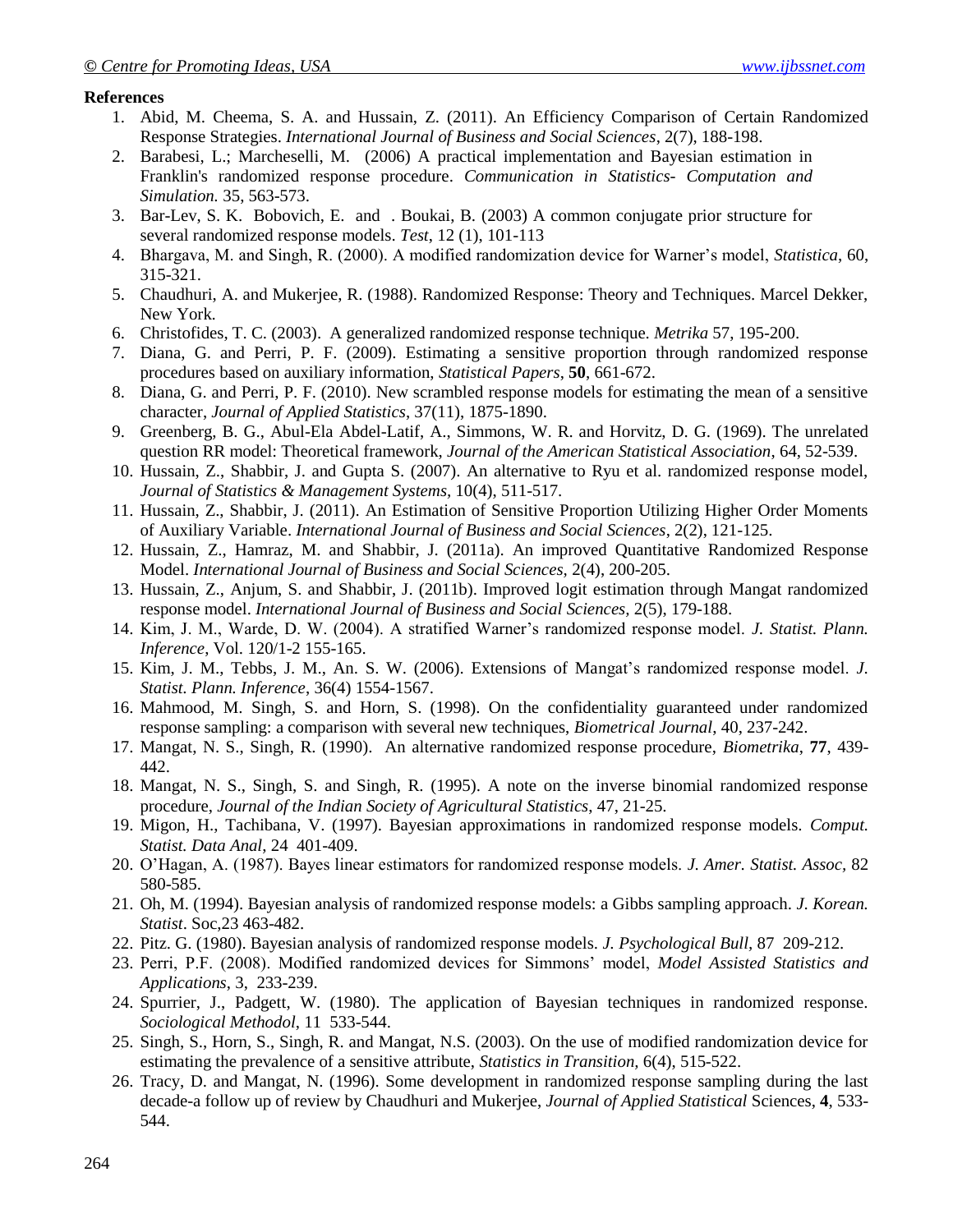- 27. Unnikrishnan, N., Kunte, S. (1999). Bayesian analysis for randomized response models. *Sankhya* ,Ser. B, 61 422-432.
- 28. Warner, S. L. (1965). Randomized response: a survey technique for eliminating evasive answer bias, *Journal of the American Statistical Association*, 60, 63-69.
- 29. Winkler,R., Franklin,L. (1979). Warner's randomized response model: A Bayesian approach. *J. Amer. Statist. Assoc*, 74 207-214.
- 30. Zaizai, Y. (2005, 2006). Ratio method of estimation of population proportion using randomized response technique, *Model Assisted Statistics and Applications*, 1, 125-130.

#### **Appendices**



Figure 1: Graph of MSEs of  $\hat{\pi}_{ML}$  and  $\hat{\pi}_{Bayes}$  for  $n = 25$ ,  $P = 0.6$  and  $T = 0.7$ 



Figure 2: Graph of MSEs of  $\hat{\pi}_{ML}$  and  $\hat{\pi}_{Bayes}$  for  $n = 25$ ,  $P = 0.6$  and  $T = 0.8$